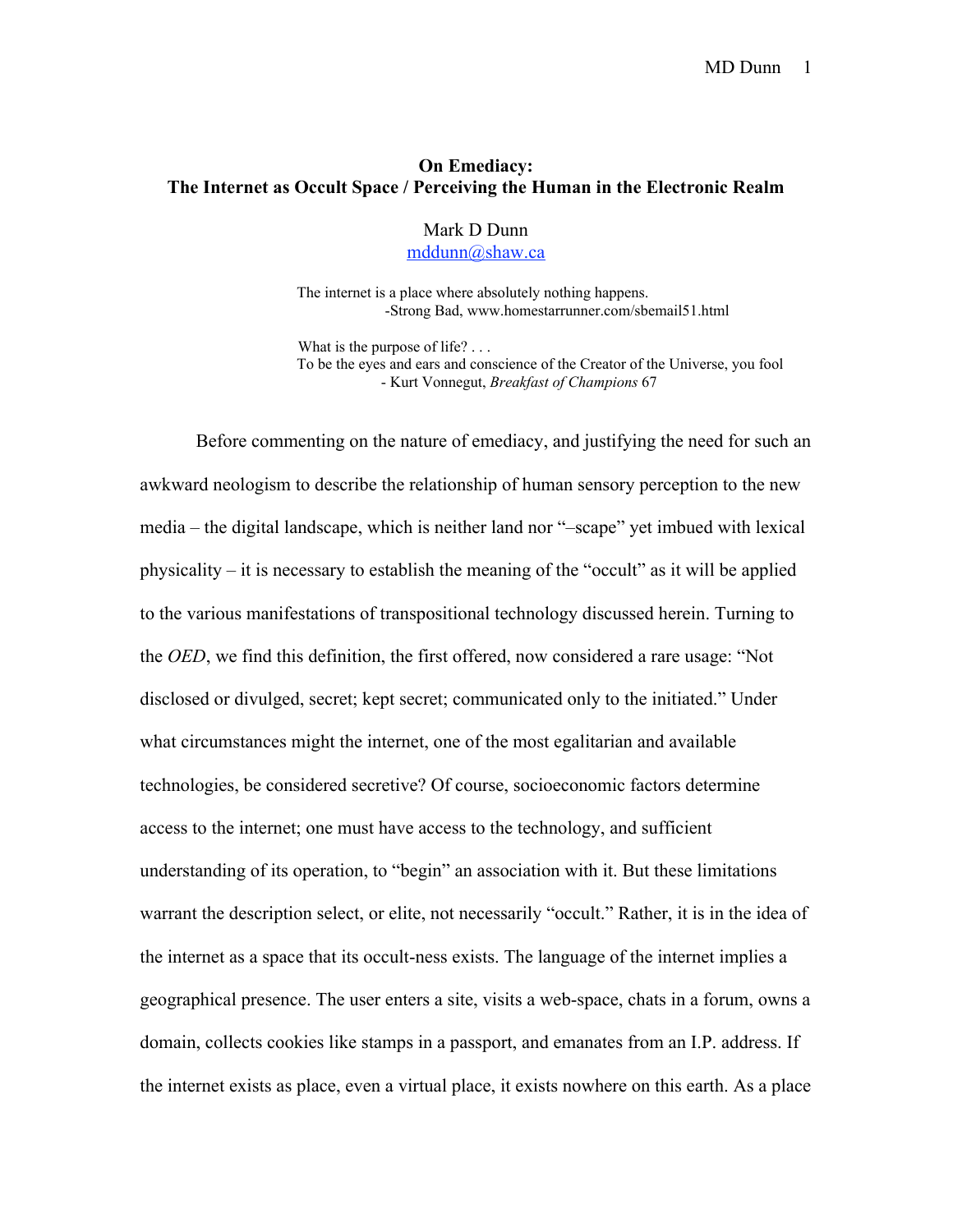with no physicality, the internet is analogous to human sensory perception, which translates the physical into sensation, bringing the world into the body. Just as human senses mediate the physical world, the internet mediates the virtual world and allows for the multilocational and transpositional presence of the subject/user in a way that no other technology has previously allowed: rather than extend the senses, the internet transports the user. Emediacy is the attempt, aided by digital media, to erode the distinction of object and the perception of the object, to breach the skin of sensation, to transcend physical boundaries, and to minimize the perceptual delay of sensory mediation. The internet as an invented technology is a wish, a plotted destiny; it is a model of the potential of human perception.

There is a television advertisement for a popular soft drink in which a dull-eyed zookeeper slouches over a guardrail while an alligator chomps on his arm. Families stand around him, laughing; but the zookeeper makes no attempt to extricate himself from what must be an uncomfortable and potentially dire situation. The camera tracks over the heads of onlookers into a close-up shot of the man's ear. Entering the ear canal, we see a control room with many buttons, levers, and flashing lights. The far wall of this room, apparently the zookeeper's brain, is a video screen on which the zookeeper and alligator engage in their lazy wrestling match. Three "technicians" in lab coats, portrayed by the same actor, sit and lounge in various poses; asleep at the switch, as the saying goes. The soft-drink's logo fills the video screen and a greenish liquid washes over the sleeping technicians, who immediately awaken to dance. The camera cuts "outside" to where the zookeeper dances a similar jig. The alligator is gone. Once again, the logo appears, but this time claims the entire television screen. A heartbeat passes, then the words, "Feel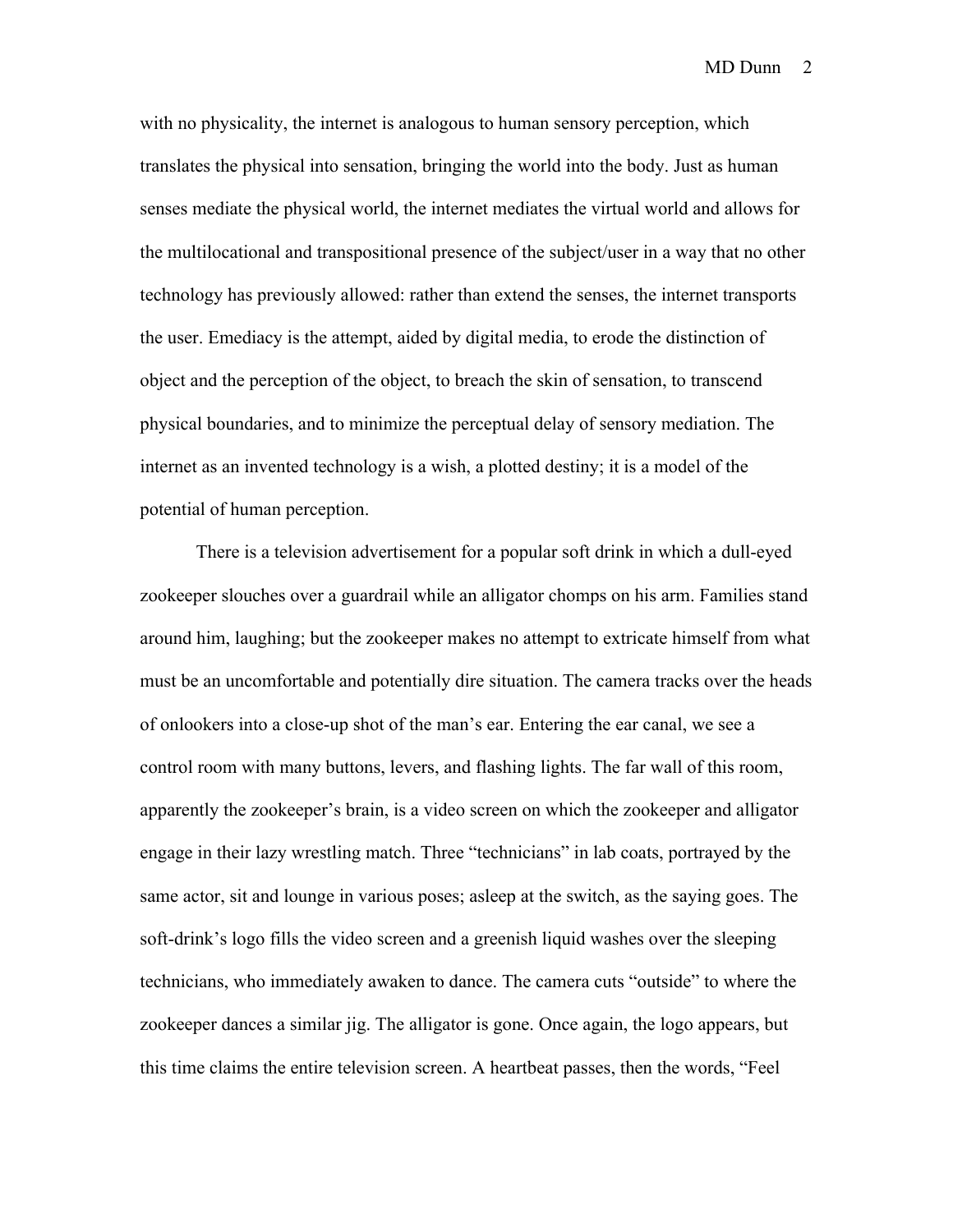Alive" flash beneath the logo. A robotic voice accompanies this last image. "Feel Alive," it commands.

The irony of the above statement – "feel alive" – is perfectly at home in the simulacrum of the television realm, where appearances *are* reality. In that space, it is enough to feel alive to be alive. What is interesting about the above commercial is its depiction of the human as a mechanism, a sensing machine operated by diminutive versions of the larger body. The question arises: who is driving the little technicians inside the zookeeper's head? Perhaps even tinier technicians exist within these, fractal versions within each smaller brain. And yet more interesting is the choice of a vocoderenhanced voiceover. A robotic voice on television commanding the viewer/consumer to "feel alive" is no subtle message – it is an insinuation. And while the fiction of human as machine can be entertaining, it is not a sufficient explanation of human consciousness. The depiction of human as machine explains more about our technology than it does about the nature of the organism. It seems, in fact, that the explanation of human consciousness mirrors the technological/philosophical beliefs of any given time. As Jodey Castricano writes in "Shirley Jackson's *The Haunting of Hill House* and the Strange Case of Trans-Subjectivity,"

> At the turn of the century, social, cultural, and psychological interest in telepathy, hypnosis, and survival after death was paralleled in the reception of new communications technologies such as the telegraph and the telephone, which appeared like other paranormal phenomena, to defy the limitations of time and space  $[\dots]$  (Castricano 3)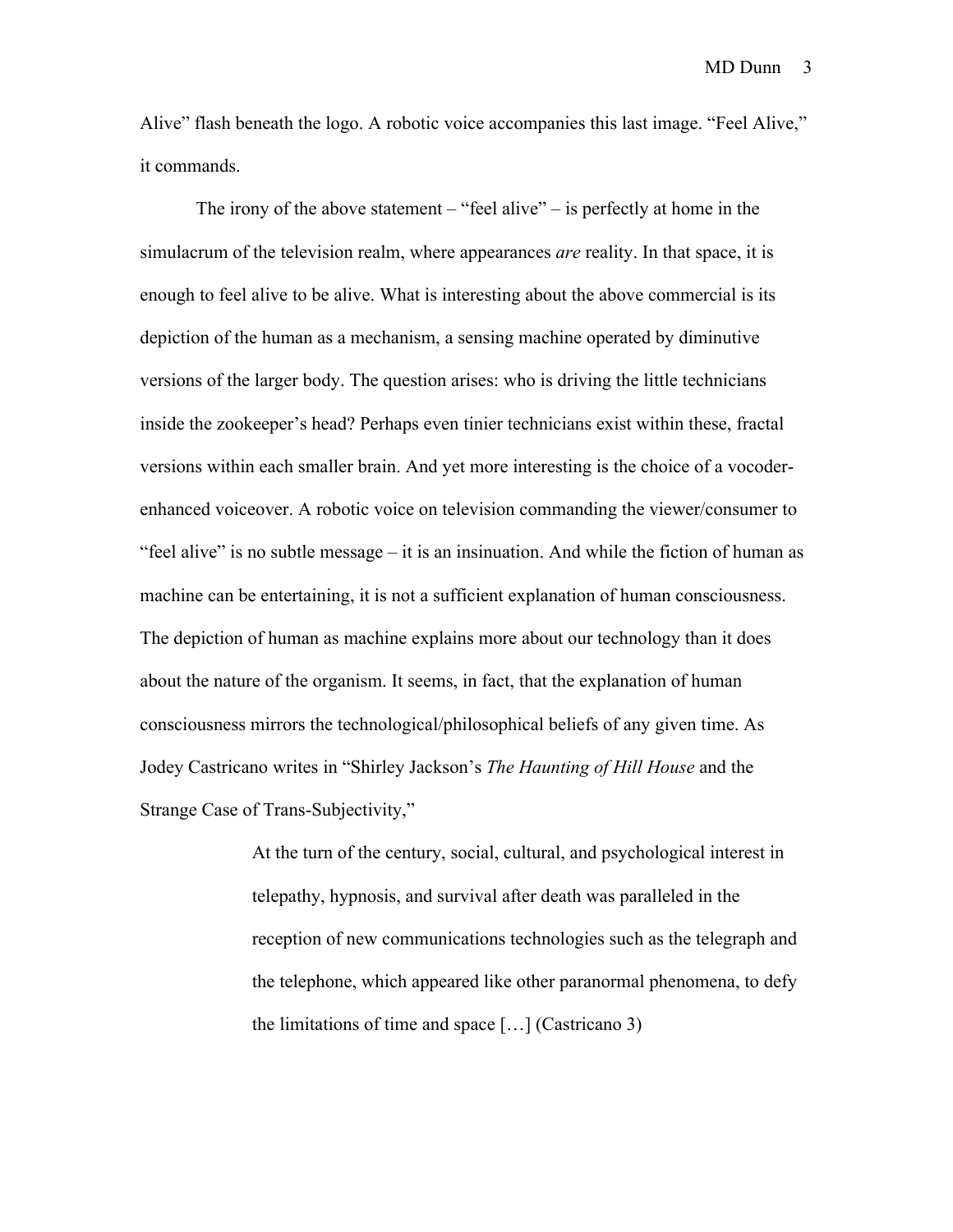In this way, we assume that our technologies are models of human consciousness. Instead, these technologies provide only a theoretical understanding of human nature. They are the technological projection of the experience of being human, manifestations of humanity's self-image. In this context, it is not unusual to hear a robotic voice tell us to feel alive. However, the experience of feeling alive, of being alive, is much more complex than televised image and sound can represent.

There are fundamental differences between the tele-technologies of the fin de siècle and the internet. McLuhan's definition of media technology as the means "by which we amplify and extend ourselves" (*Understanding Media* 64) works well for the telegraph and telephone, both of which bring distant voices to the immediate senses. Likewise, the telescope extends the eye. These technologies – prefixed by the Greek  $t$  le, "far off" – bridge distances by enhancing the senses, by bringing the distant near: as Castricano writes, to "appear to defy the limitations of time and space" (3). The telephone enables the seemingly instantaneous exchange of language and sound, and videophone technologies add to this a visual representation, but these devices do not provide the apparent, or "virtual," manipulation of circumstance. The internet is a remote technology that allows for multiple presences. One sits at a computer terminal, projecting consciousness into an interactive environment. Interactivity, the illusion of real influence, in turn affects the body.

The process by which the brain distinguishes between what we call real and imagined, internal and external, stimuli in relation to computer generated stimuli has been hotly debated. In "Reality Monitoring," psychologists Marcia K Johnson and Carol L.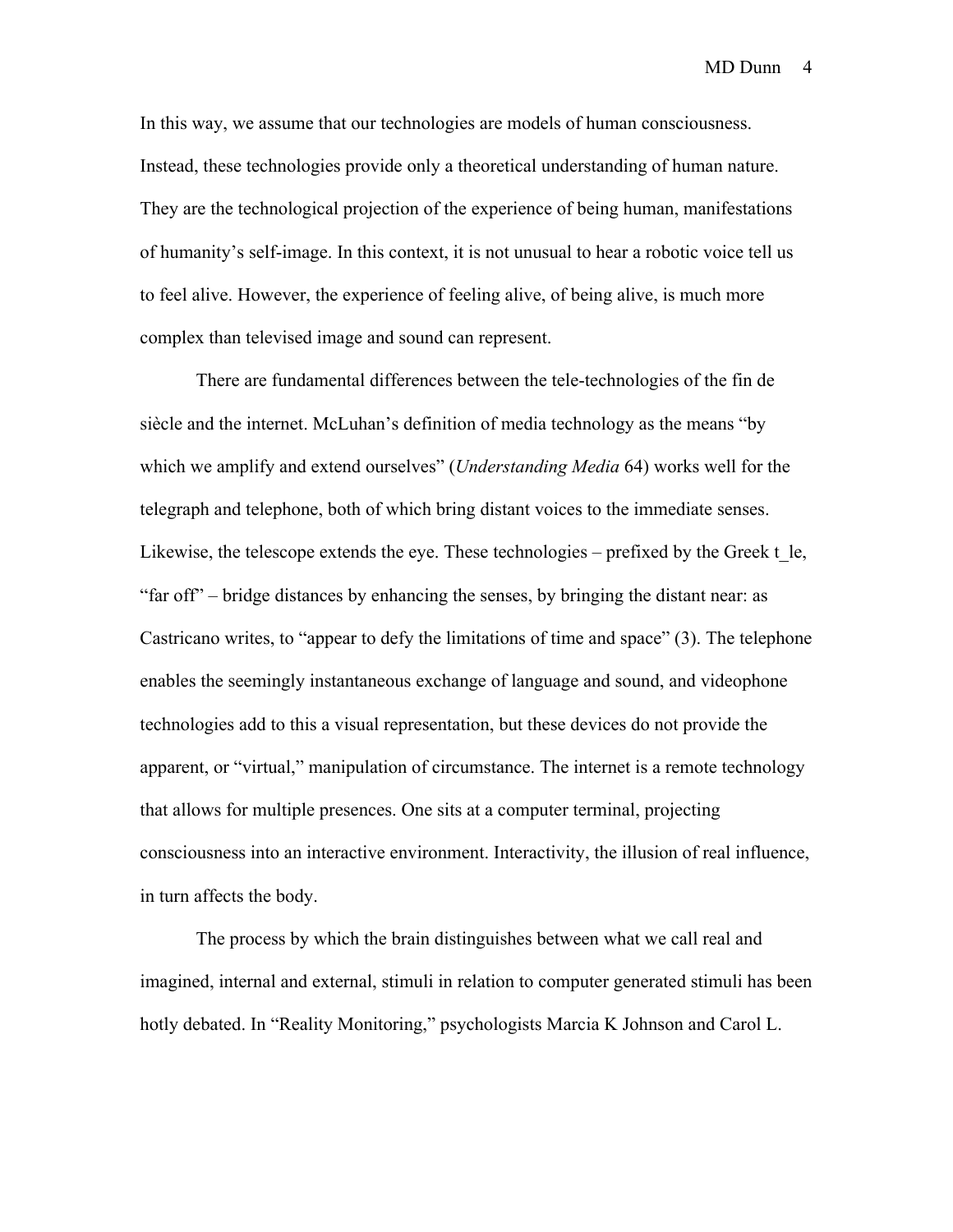Raye address the production of memory in subjects by the perception of external stimuli and internally-generated thought (67). Johnson and Raye

> propose that, as a class, internally generated memories may differ from the class of externally generated memories along specific dimensions. First, externally generated memories in general may have more spatial and temporal contextual attributes coded in the representation of the event than internally generated memories do. Second, they should also have more sensory attributes […]. Third, [they] propose that externally generated representations are more semantically detailed – that is, contain more information or more specific information – than internally generated representations. (71)

The difference, it would seem, is in the details. According to Johnson and Raye, the human mind equates vividness of memory with the real experience. But as computer simulations become more life-like, their place in memory may change. There is an intrinsic difference between an afternoon playing Pac-Man at the local arcade and a session in a flight simulator. The former situation is imbued with the sounds and smells of the physical space. One might remember the cacophony of videogames, the curses of the players, and the stale scent of an enclosed room. In contrast, the flight simulator anticipates a real-life situation, and trains muscle and reflexes to respond to a machine. The simulator teaches the user the language of the aircraft. The next level of humancomputer interaction is all-sensory virtual reality. As Erik Davis writes in *TechGnosis: Myth, Magic, and Mysticism in the Age of Information*, although virtual reality technology has not reached the "immersion" point, wherein the simulated world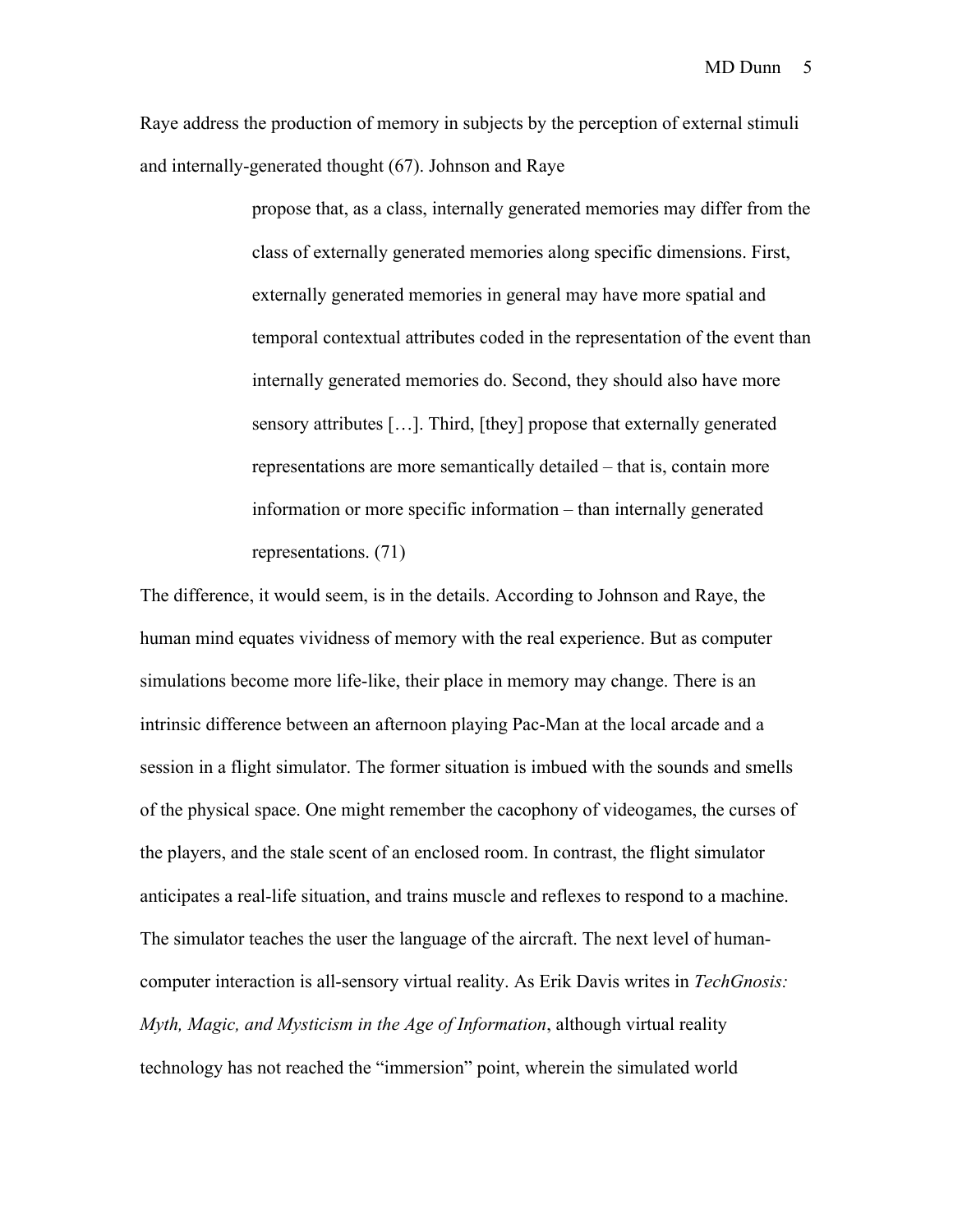stimulates all senses and creates a version of the world almost indistinguishable from the real one, the technology has become a part of popular culture, depicted as the Holodeck of *Star Trek Enterprise*, and in movies like *The Matrix*, where the technology is the star of the show. Davis writes:

> What is it about virtual reality that can stoke such imaginings? Technologically, VR can be described as an immersive simulation, a digital construct that users engage, as it were, from the inside out. At the very least, VR exploits and even celebrates the phenomenological fact that we are mind as well as body, and that the twain do not always meet. But VR is not simply a technology; it is a concept that exceeds mere gadgetry and all its inevitable bugs and breakdowns. The concept is absolute simulation: a medium so powerful that it transcends mediation, building worlds that can stand on their own two feet. (247)

As Davis points out, the current concept of virtual reality is, at the core, Cartesian. Virtual reality, as depicted say in *The Matrix* series of films, assumes the primacy of the mind, that the "outer" world is a product of internal perception. In essence, virtual reality is the complete indwelling of human experience. It is the gross, physicality of life projected inwards. Virtual reality promises to make the body a container for experience, rather than the enabler.

Digital production diminishes the physical presence.

In "The Work of Art in the Age of Mechanical Reproduction," Walter Benjamin writes of the reproducibility and authenticity of the artistic work. As Benjamin states, "Even the most perfect reproduction of a work of art is lacking in one element: its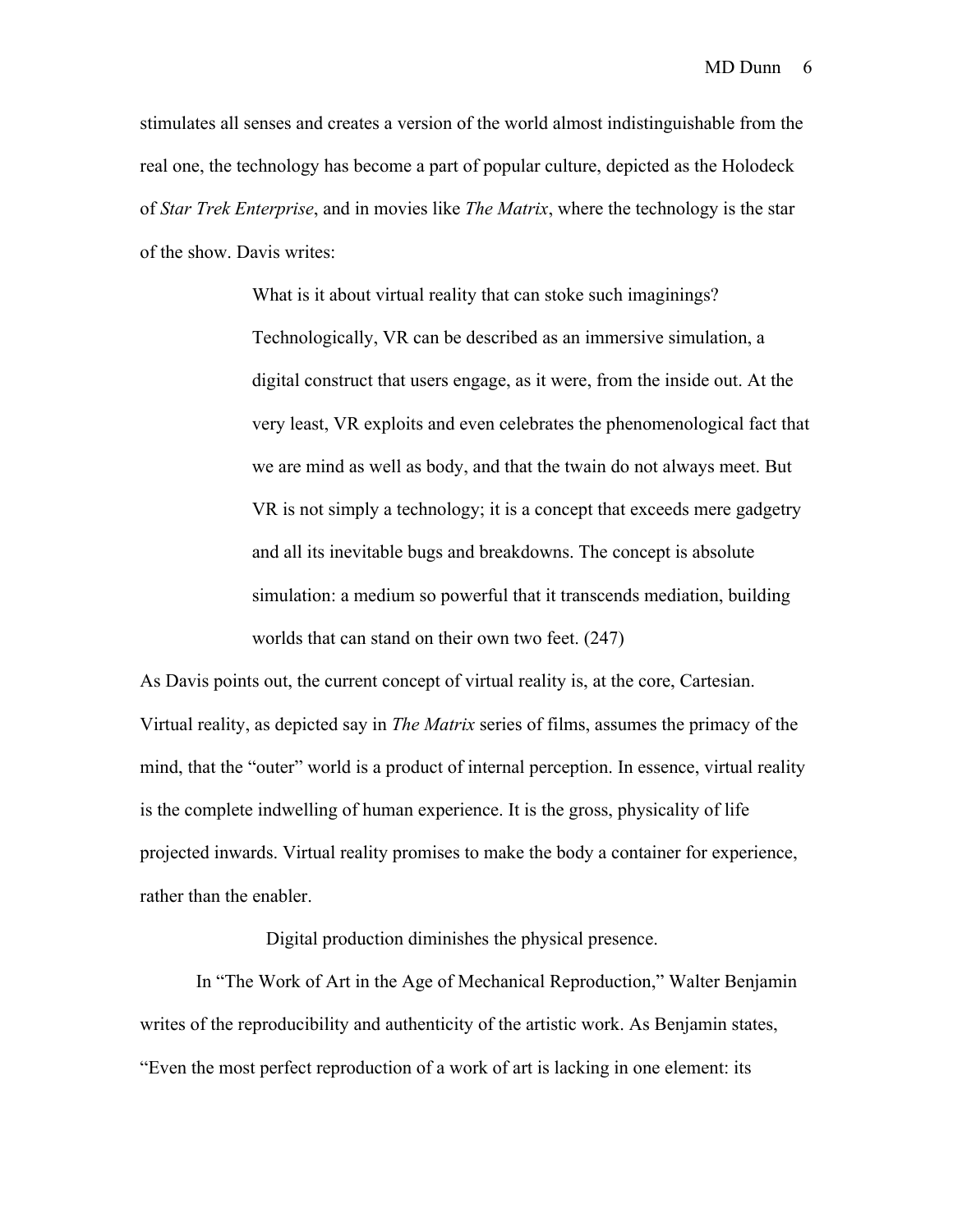presence in time and space, its unique existence at the place where it happens to be" (220). While this is true of a painting, sculpture, even to an extent film, which can trace its origins to a specific exposure on a specific reel, the distinction between original and reproduction erodes with digital art. The "painting" composed with a computer program is not an artifact, as there is no original work. The digitally rendered work of art can be reproduced infinitely, altered infinitely; nor do the elements degrade it. Only when transferred into another medium, printed for example, does the original become distinguishable from a reproduction. The question arises: Where does the original painting exist? It cannot exist solely in the hard drive of the computer upon which it was composed, nor within that from which it is stored and projected, because the designer of the work could just as easily transfer files between computers during composition, using several machines to complete the work. If an original exists at all, it exists in the act of creation. Art as a product is a representation of its creation. In this, digital and pigment painting are no different. Both emanate from a moment and an act and leave very different sorts of artifacts. Digital art reminds the viewer that the value of art lies in the artistic impulse, not in the artifact it leaves as evidence.

A similar revaluation of human creativity is evident in the phenomenon of online journaling, known as weblogs, or blogging. Journaling is a dialogue with oneself. But it is also a dialogue with an unknown and anticipated audience. Journaling is the deliberate archiving of experience and thought for posthumous retrieval. In this way, the act of journaling, keeping a diary, is a prosopopoeic impulse. Once written, the diary entry becomes the voice of the absent dead speaking to the reader. The phenomenon of blogging transcends this dependency on time and mortality. With a blog, the journal is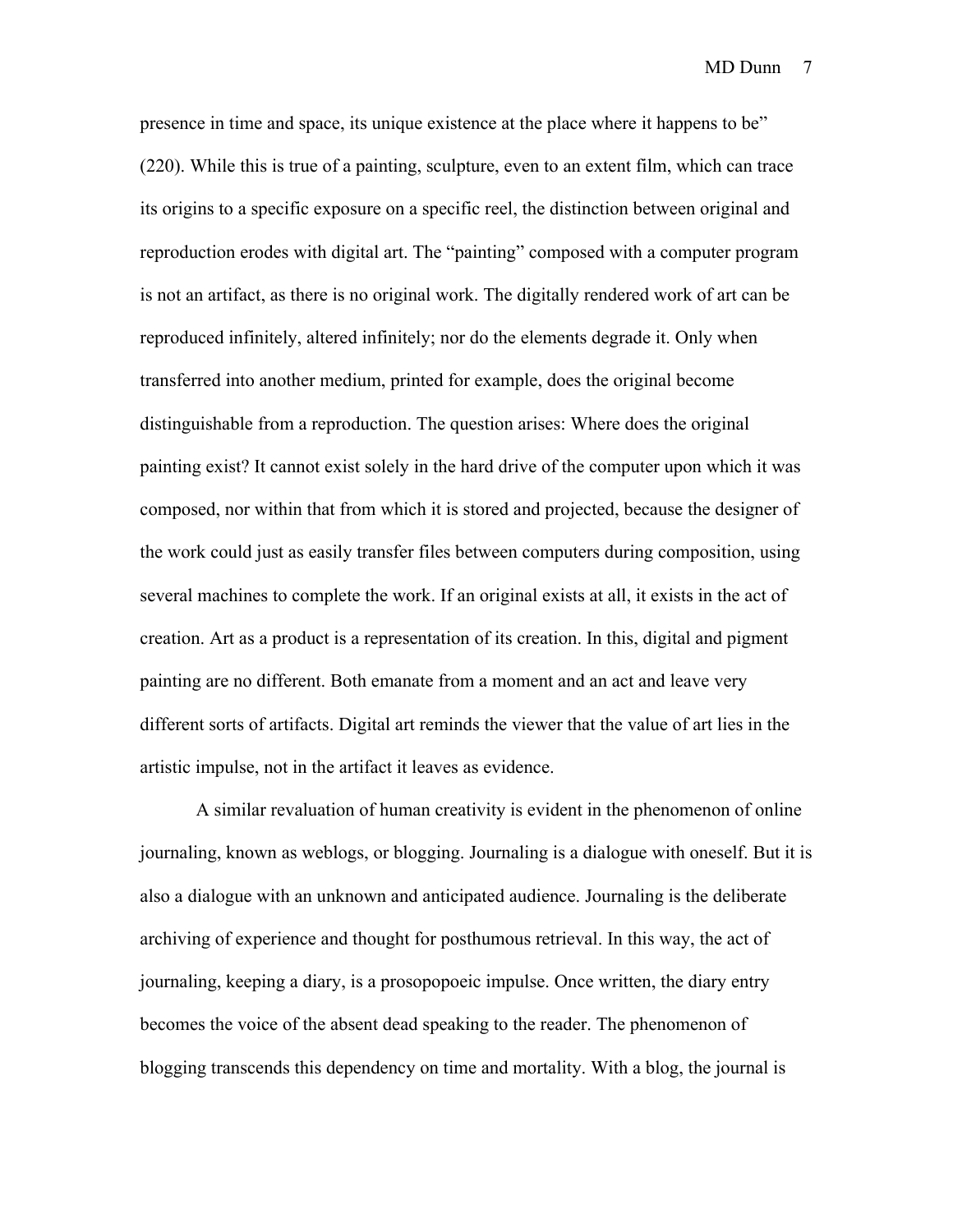available and interactive. The solitary musings of the diarist become communal events to which the reader may respond. The blog's interactivity turns the process of journaling into an immediate dialogue with a contemporary audience, and transforms the diary from an artifact into a dynamic forum. The electronic blog eliminates the intimacy of the journal by universalizing the diary and multiplies its singularity by disembodying the physical, paper-bound artifact.

Interactivity creates the possibility for revision.

No longer are journal entries static testimonies to specific place and time. The emediate nature of the blog allows the poster to change or remove entries. And while the website may document that edits have been made to the text, no record of the original necessarily remains. The plasticity of electronic media overrides the obsession with static documentation, of record, characteristic of the print era. Of course, all media are vulnerable to the corruptions of time and the elements. Medieval manuscripts vary from generation to generation, altered by the scriveners' embellishments and errors. Yet, the degree of metastability found in the electronic text far surpasses previous media. Not only are complex and energy-dependent devices necessary for the transmission of digital information, the physical housings in which electronic memories are stored are vulnerable to magnetic and electrical fields. The ephemeral and malleable nature of digital information makes it more analogous to oral/aural transmission than it is to the literary mediation. Information travels through digital portals without the delays and complications associated with the printing and shipping of texts. Digital information spreads as if by word of mouth, meme-like. As well, the liberties taken with language in email messages – often a source of frustration for university professors, who might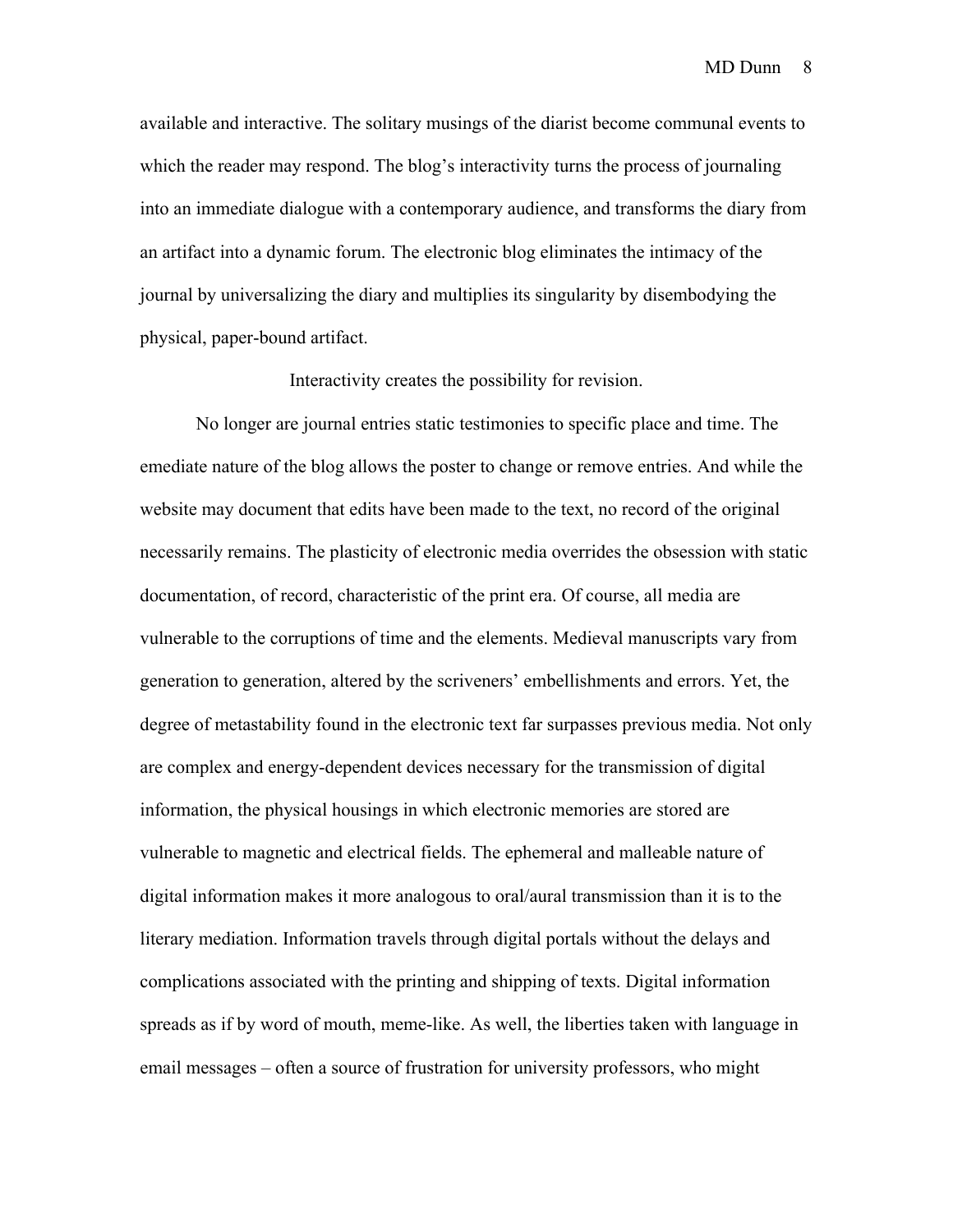receive a missive from a student reading: "Yo. S-A cmng ALAP TLK-2-U-L-8R" – reassert a plasticity in spelling and an informality in grammar not generally seen in other media. Email shorthand, which consists mostly of acronyms, initialisms, and droppedvowels, underscores the apparent immediacy of the technology. In the digital world, it would seem there is no time for correct grammar and spelling, and superfluous vowels. The popular language of email is visual, similar in form to  $L=A=N=G=U=A=GE$ poetry; very different from the language of the telegraph, for example, which similarly favored brevity. And while electronic writing allows for the revision of "published" documents and an interactivity unknown in pulp communication, it also promotes a dissociation between sender and receiver that manifests in impulsive and voluminous messaging. A social phenomenon that could be called "email dissociation," the awkwardness that sometimes accompanies the mixing of spoken and emailed communications wherein one party makes a public reference to an emailed message, results from the blending of the physical realm with the electronic. Although the electronic text may be alterable, it often carries with it more authoritative weight than a spoken rebuttal, if only in deference to its apparent, although not intrinsic, similarity to the printed contract. For, email, blogs, and other forms of electronic textuality can be as ephemeral and expedient as the spoken word.

The electronic media, in addition to liberating language from set forms and expectations imposed by and inherited from the age of the printing press, have exposed what seems to be a new physicality, somewhere between thought and form. As Donna Haraway writes, "[T]he boundary between physical and non-physical is very imprecise for us" ("A Cyborg Manifesto: Science, Technology, and Socialist-Feminism in the Late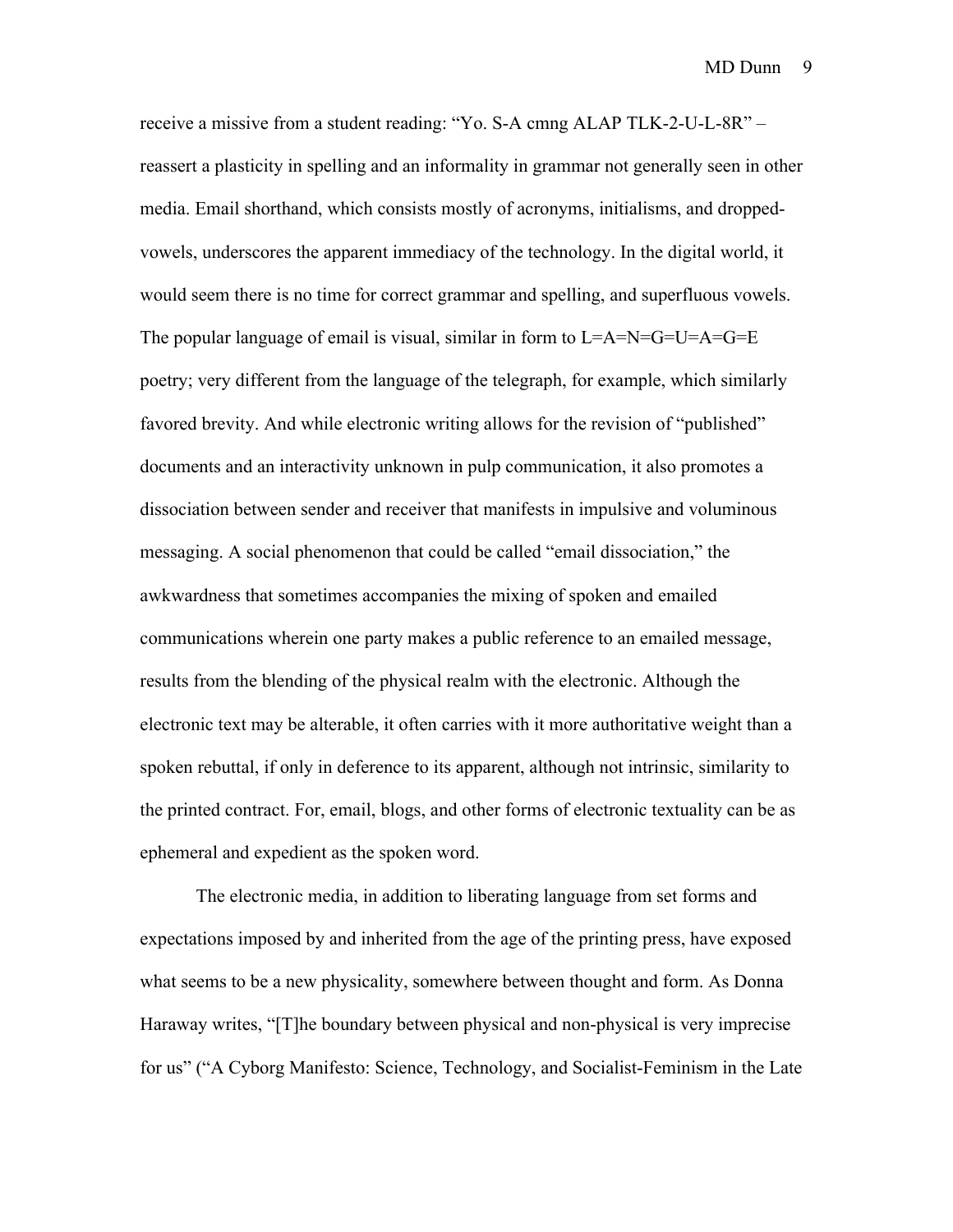Twentieth Century" 153). As previously stated, the language of the internet implies geographic presence. The physicality of the virtual world is supported further by the development of laws to protect against "computer trespass" by hackers. The question of where the internet happens – on the monitor, in the hard drive, or in the mind of the user – is central to the ontological debate surrounding the medium.

But physicality and the internet intersect in numerous ways. In the short story, later a novel, "Ender's Game," science fiction author Orson Scott Card extrapolates a future in which young computer game enthusiasts are drafted by the army and trained on flight simulators in preparation for a battle with a vicious, intergalactic invader. The children play the combat games only to learn that the simulation is indeed real and that the "virtual" warships have inflicted real damage to a civilization in a galaxy far, far away. In 1977, when *Analog* first published "Ender's Game," remote warfare was in its nascent stages. Present day war technology would rob Scott Card's story of its surprise ending. The United States Air Force and Navy have recently announced the construction of a "killer drone," an unmanned war craft remotely piloted from land and sea (www.darpa.com). These devices are the next stage of a dissociation that enabled fighter bombers to dump deadly cargo on invisible targets below. The new target is an infrared shadow on a video screen, nothing more. Another primal manifestation in the internet's liminal physicality is a website called Live-Shot (www.live-shot.com), which bills itself as a "real-time, on-line, hunting and shooting experience." For a yearly fee, plus the purchase of bullets and targets, members can practice shooting from the comfort of their computer den. The website intends to offer live prey, including auodad, antelope, sheep, and wild boar, which users can shoot, have mounted and delivered to their door. The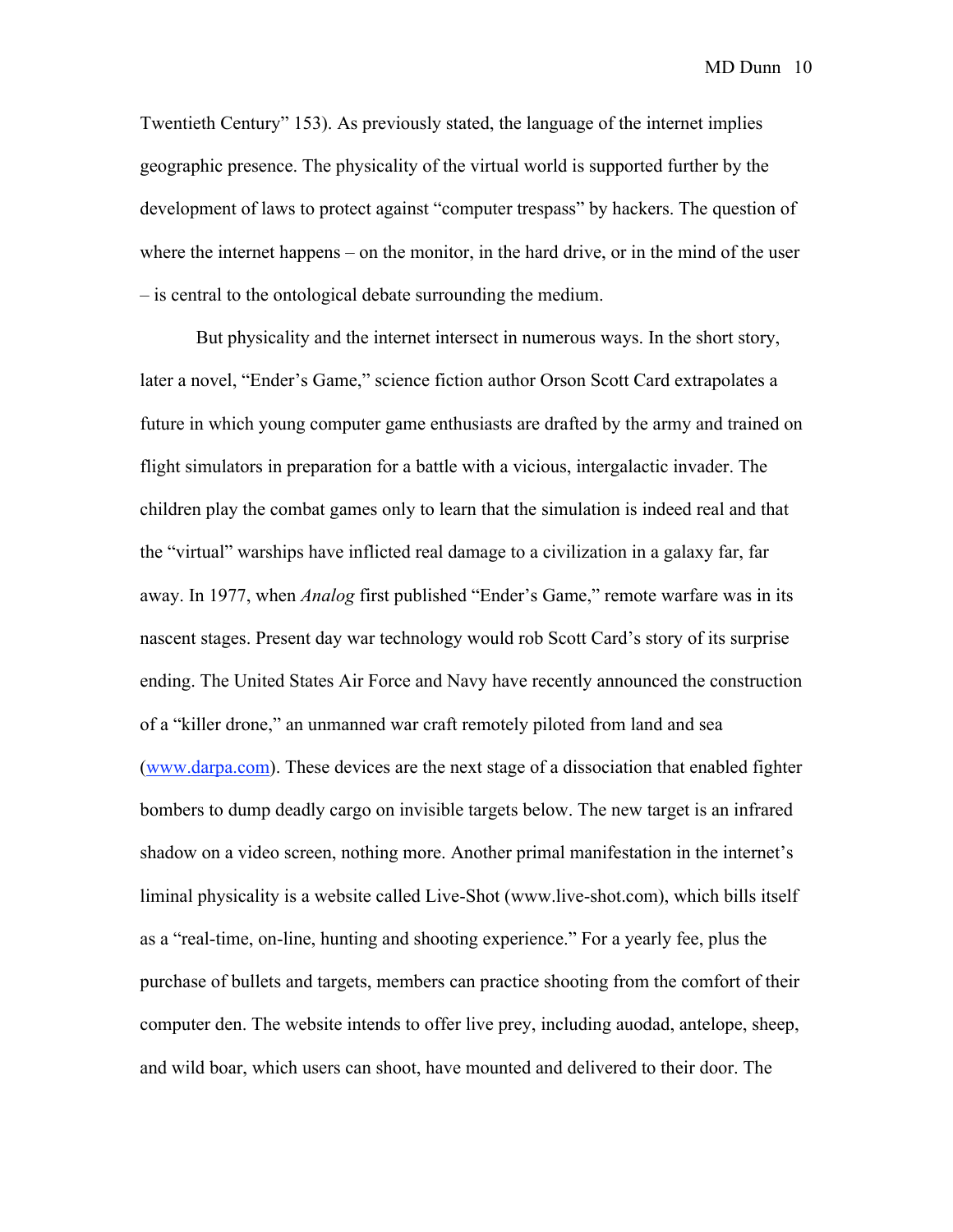company founders suggest that hunters donate the meat from the kill to "a charitable orginization [sic] or to an animal orphanage" (http://www.live-shot.com/species.shtml). There are life-saving applications for remote technology, as well. As G.H. Ballantyne writes,

> "The first robots introduced into clinical practice served as camera holders. In 1994, the FDA approved AESOP [a voice-controlled device] for clinical use as a robotic camera holder […]. More recently, surgical robots have evolved into telerobotic surgical platforms that permit surgeons to operate on patients from remote locations using robotic instruments. The surgeon and the telerobot work in a master-slave relationship. ("Robotic surgery, telerobotic surgery, telepresence, and telemonitoring" 1390)

Hegel's master/slave dialectic aside, the telepresence of a skilled surgeon in the form of a robot is the most extreme manifestation of the transpositional aspects of emediacy. And while the devices described by Ballantyne are directly mimetic, moving in sympathy with the operator, they are a form of Artificial Intelligence (AI), able to "remember" and repeat the doctor's movements. In a sense, the operator is both distant consciousness and operator of the remote device.

As the operating conscience of an imitative machine, the user functions in a manner similar to the doctrines of immanence. In other words, humans make mechanical vehicles, or extensions, to carry out human will because we consider ourselves, to borrow Ryle's refutation of Descartes, "ghosts in machines." Androids and robots, electric golem, people our technological fantasies. In envisioning AI, we meet a synthetic version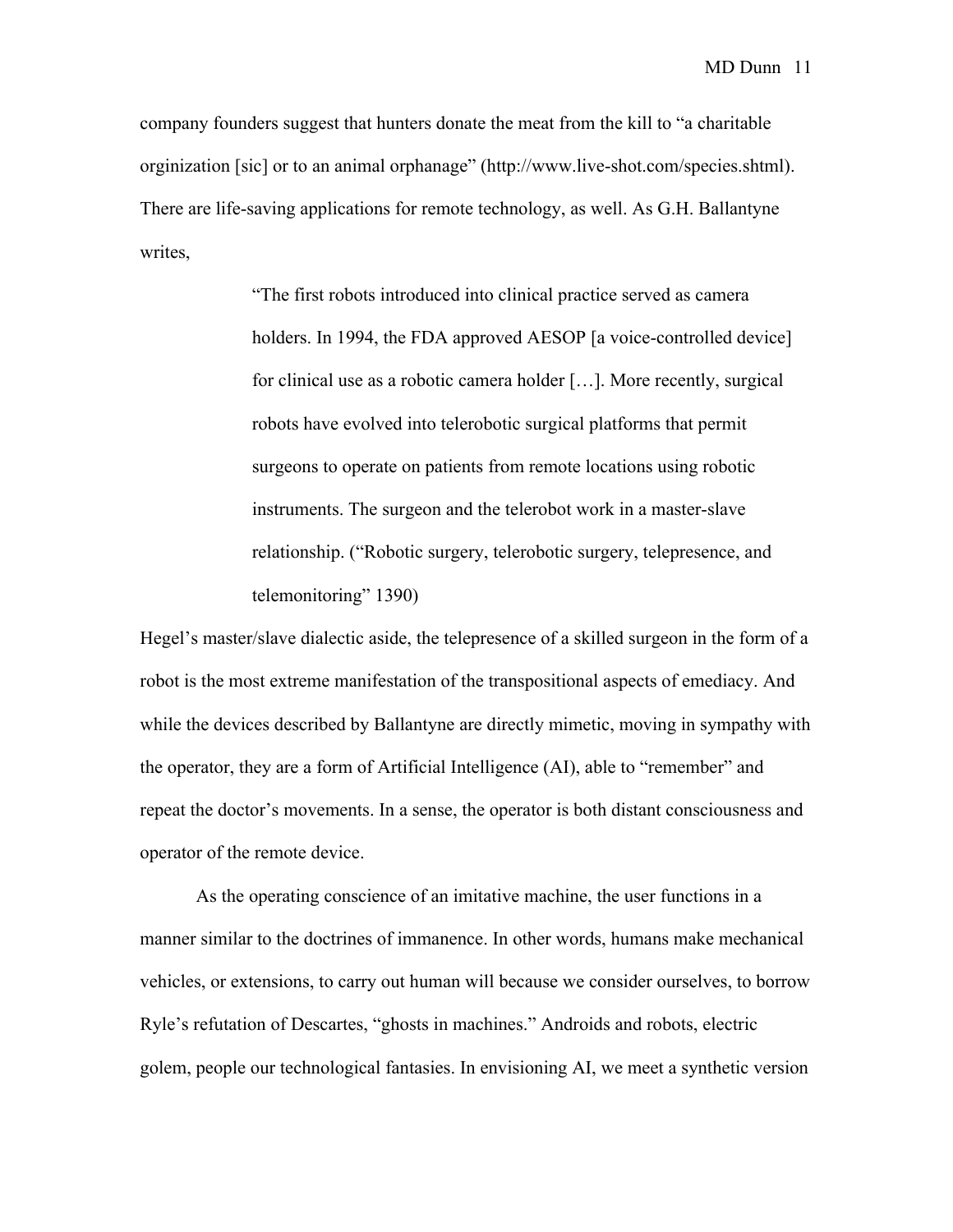of humanity. Perhaps the attempt to construct machines that think and act as humans – and "feel alive" – is rooted in, or at least expressed by, the Genesis myth, that God created "man in Our image, according to Our likeness" (I:26). Similarly now, like father like son, the new human gods attempt to replicate themselves in their mechanical offspring. The Toyota Company recently unveiled the "partner robot," a bipedal, selfoperating, mechanical trumpeter (www.toyota.co.jp/en/special/robot). Although the partner robot performed impressively at a stockholder meeting – footage of which is available online – the machine is little more than a windup toy. Scientists insist upon inventing ever more complex representations of human beings and believe each to be a prototype toward an independent AI entity. Fundamentally, it is a cosmetic approach, one that privileges appearances. In the search for AI, we reveal ourselves. Yet, we are not inventing intelligent machines, we are inventing machines to embody intelligence. The compulsion to create intelligent machines is a procreative impulse. When it comes right down to it, humans do not understand human consciousness – its source and function, its relationship to other natural phenomena – well enough to reproduce it in mechanical form. And as long as we pattern robot behaviour after what we believe to be human behaviour, we make drones not beings. The AI technology of the future may contain intelligence, act as a vehicle for intelligence; but the source of that intelligence will remain as mysterious as our own.